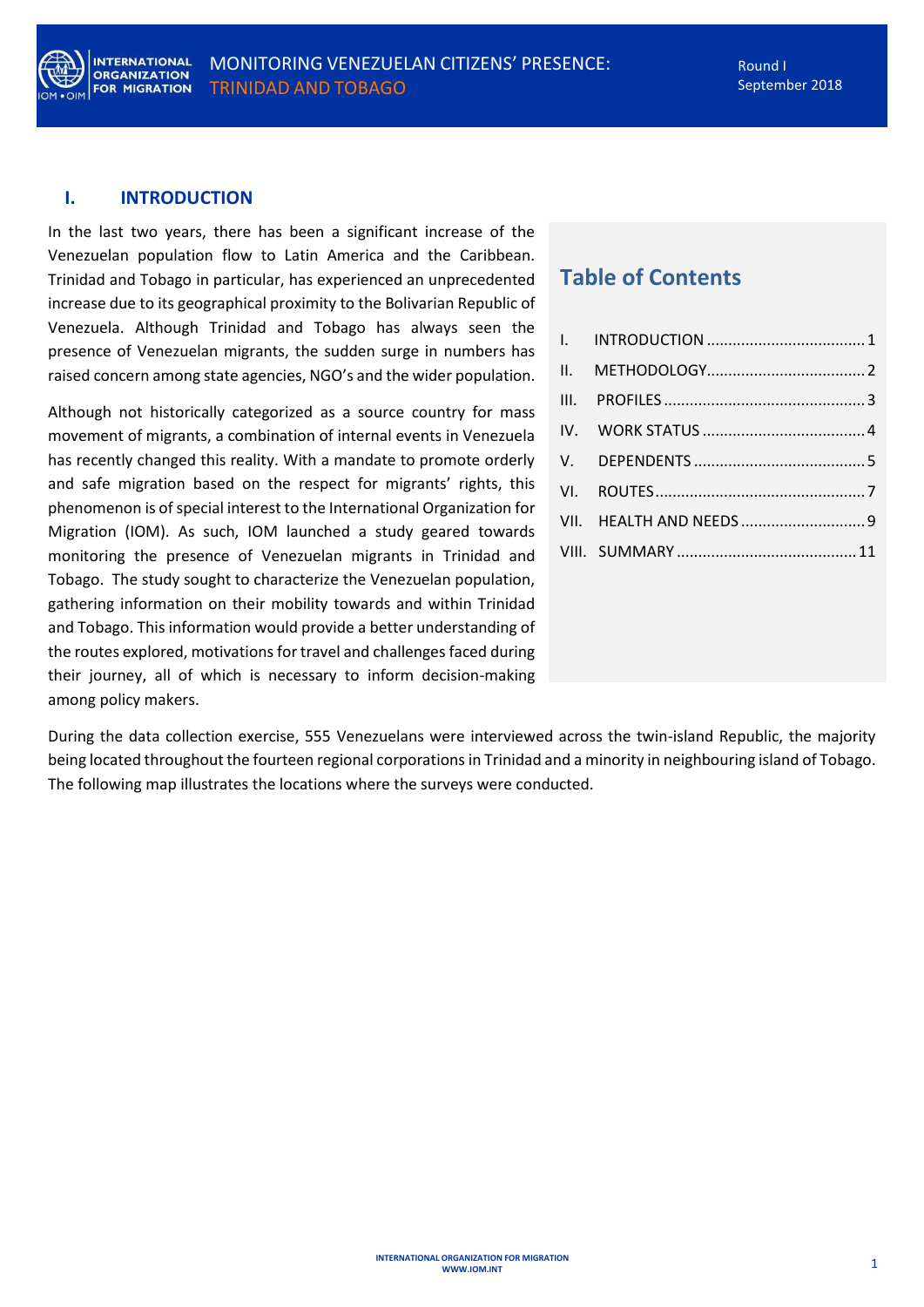







## <span id="page-1-0"></span>**II. METHODOLOGY**

A bilingual team of Spanish and English speakers, were trained as enumerators in data collection techniques. A snowball methodology was adopted whereby key informants were first interviewed by the group of enumerators. Subsequently, these informants garnered other Venezuelan migrants to be interviewed. Rapport building and establishing some level of trust among the migrant population was imperative to finding persons willing to participate in the survey. However, this technique did not allow all of the Venezuelan migrants an equal chance to participate in the survey. As such, the results are only considered a representation of the

surveyed population, thus generalizations of the entire Venezuelan population should not be made.

The study was completed over a period of one month from September 2nd to September 30th, 2018. Despite efforts to strengthen trust, there were still many persons who expressed unwillingness to participate due to their fear of being reprimanded, detained or deported. The enumerators interviewed each migrant individually and explained that IOM is seeking to gather information on the vulnerabilities of Venezuelan migrants in Trinidad and Tobago. Participant responses to each question were immediately recorded so that the data could later be coded. In order to ensure consistency and efficiency, the survey questions were uploaded to a Samsung Tablet for easy data collection.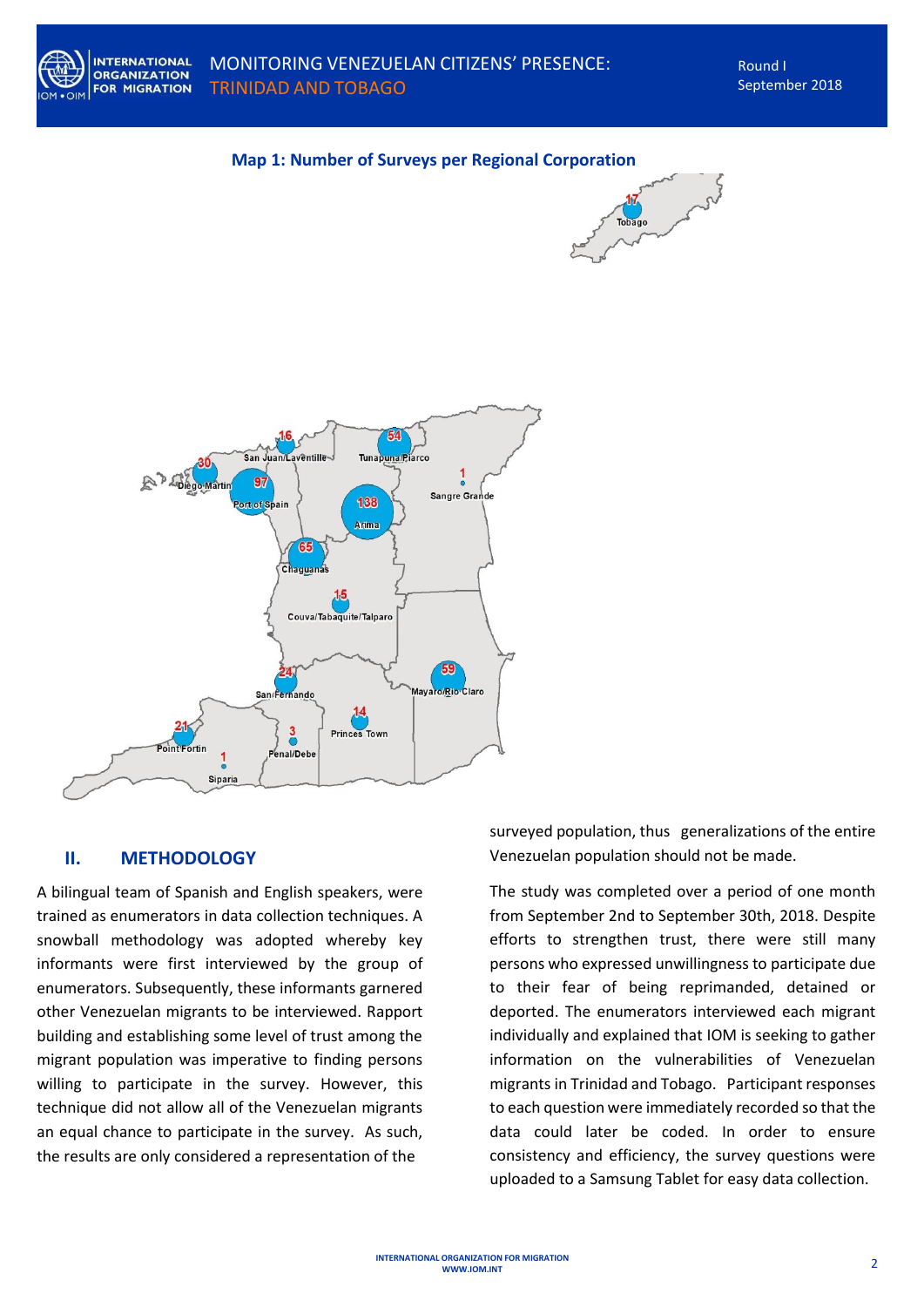

## <span id="page-2-0"></span>**III. PROFILES**

In most instances, the interview was conducted with the father or senior male of the household, which resulted in 64% of the responses being male and only 36% representing female. Additionally, some male respondents stated that their spouses and dependents were left behind as they migrated in search of alternative ways to support their families.

## **Graph 1: Distribution per Sex**



**Graph 2: Distribution per Sex and Age**



Interviews were only conducted with persons who were over the age of 18. Most of the persons interviewed were between the ages of 25 to 29. The second largest group of participants were between the ages of 30 and 34.

#### **Nationality**

97% of the respondents indicated that they are of Venezuelan nationality only, while 3% claimed dual nationality belonging to both countries- Trinidad and Tobago and Venezuela.

When asked how long they have been in the country, one-third (24%) of the respondents indicated that they have been residing in Trinidad and Tobago for more than a year. Of the persons interviewed, 45% indicated they have been in Trinidad and Tobago for less than a year.

#### **Graph 3: Time in Trinidad and Tobago**



Moreover, 95% of respondents denied receiving requests for money from the local authorities except in cases where an official bond or charge had to be paid. Over 90% considered Trinidad and Tobago to be generally safe. Nevertheless, one-third of respondents expressed their fear of the authorities due to their irregular migratory status as most of cases interviewed were undocumented. Furthermore, over 80% were attempting to seek asylum in Trinidad and Tobago.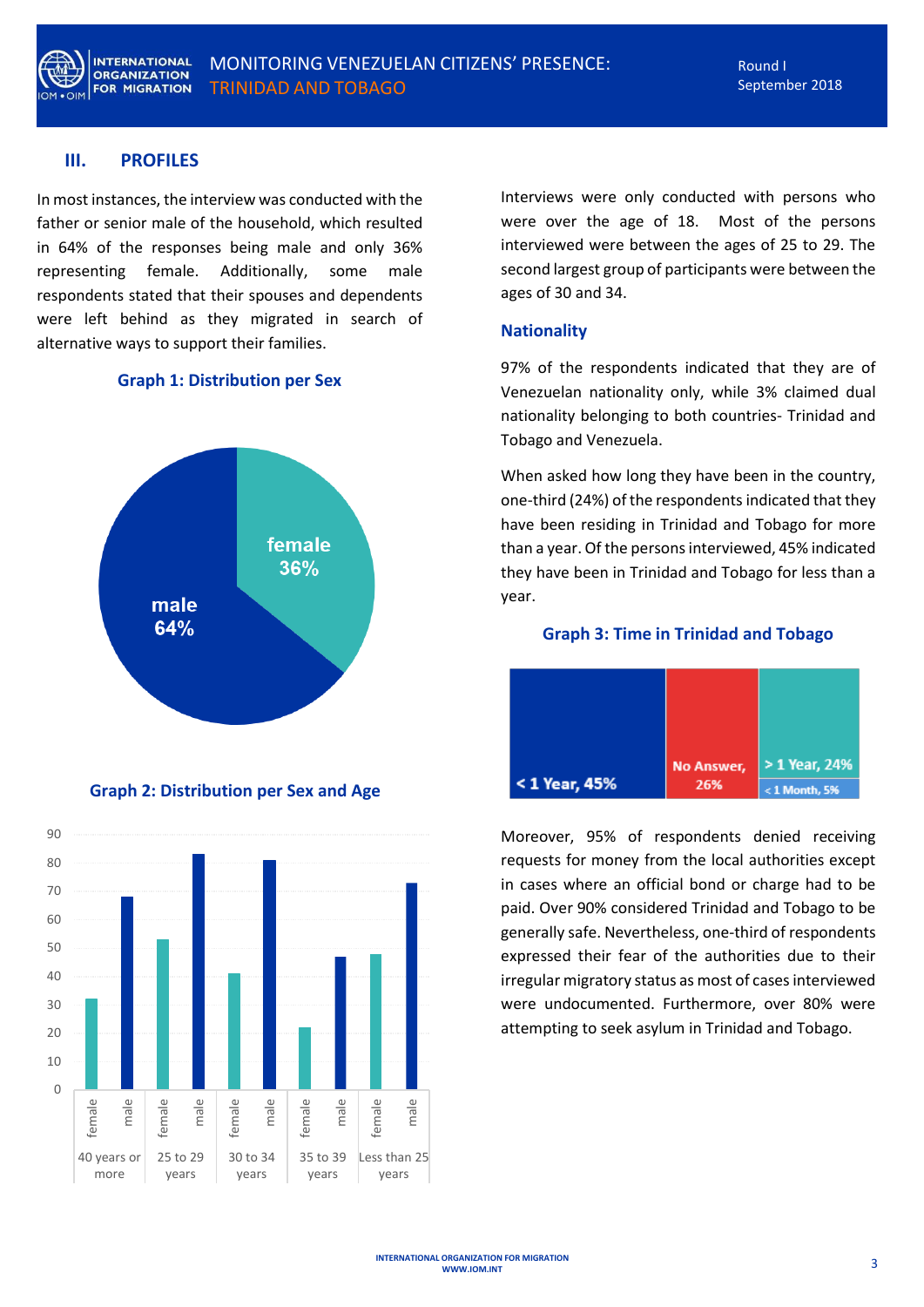

## MONITORING VENEZUELAN CITIZENS' PRESENCE: TRINIDAD AND TOBAGO

#### **Graph 4: Marital Status**



Of the interviewed migrants, 36% were married, 2% were divorced; while the majority declared that they were single. Approximately 6% of the women were pregnant at the time of the interview, a third of whom were single with an average of 2 dependents.



**Graph 5: Education per Age Range**

46% of the migrants interviewed attained tertiary level education, which includes: Masters, licensed or technical. Overall, 87% of respondents completed secondary level education, having been forced to flee while pursuing tertiary education. In Venezuela, the most saturated fields are engineers and lawyers.

## **Graph 6: Global Education Level Distribution of the Interviewees**



#### <span id="page-3-0"></span>**IV. WORK STATUS**

When comparing realities, their work status in Venezuela before migrating differs vastly from their current work status in Trinidad and Tobago. The following chart illustrates their changes in realities. Most students were unable to continue their studies, persons who were previously employed became unemployed and most independent workers remained as such.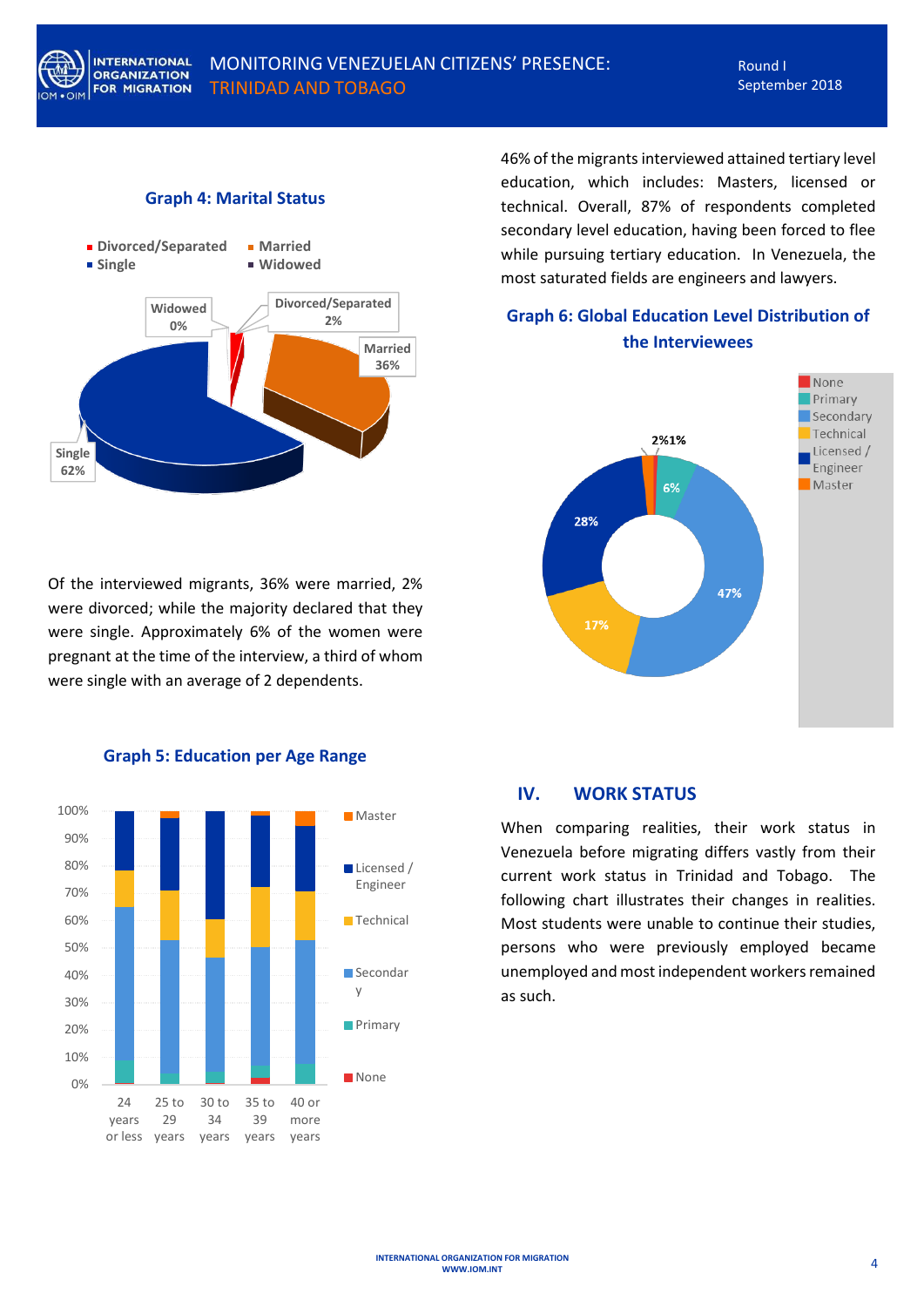# MONITORING VENEZUELAN CITIZENS' PRESENCE: TRINIDAD AND TOBAGO

#### **Graph 7: Work Status Comparison**



Furthermore, although more than 90% of the individuals assessed mentioned they were working in the informal sector, close to a third chose not to disclose information regarding their employment status. The following chart reflects those that were mentioned.

## **Graph 8: Work Sector Comparison**



There was a significant increase in the Venezuelans employed in the construction sector, with numbers rising from 12% before migrating to Trinidad and Tobago to 66% after arrival.

In terms of salaries, 27% of surveyed individuals were earning at least the minimum wage as mandated by Trinidad and Tobago's law, either rated hourly or monthly. **On the other hand, 47% said that they were underpaid, with a salary lower than the minimum,** while 26% declined to respond.

20% of the respondents received a job offer in Trinidad and Tobago, most of which were received upon arrival. A quarter of the offers included unusual contractual obligations, whereby the contractor offered to cover expenses which would then have to be repaid by the hired Venezuelan migrant. Of the job offers received, 10% were in commerce and 35% in construction.

14% of respondents complained of being mistreated at their workplaces, where employers justified maltreatment and threats using the migrants' irregular status as a tool for manipulation. **53% of the Venezuelan migrants interviewed faced discrimination due to their nationality**. 8% of the participants confirmed being victims of physical abuse.

Although most persons indicated working willingly as a means of survival, 23% revealed being in conditions which violated the local labour laws - either not being paid or being underpaid. These cases were most common in the commerce and construction sectors.

## <span id="page-4-0"></span>**V. DEPENDENTS**

#### **Graph 9: Dependents' Location**

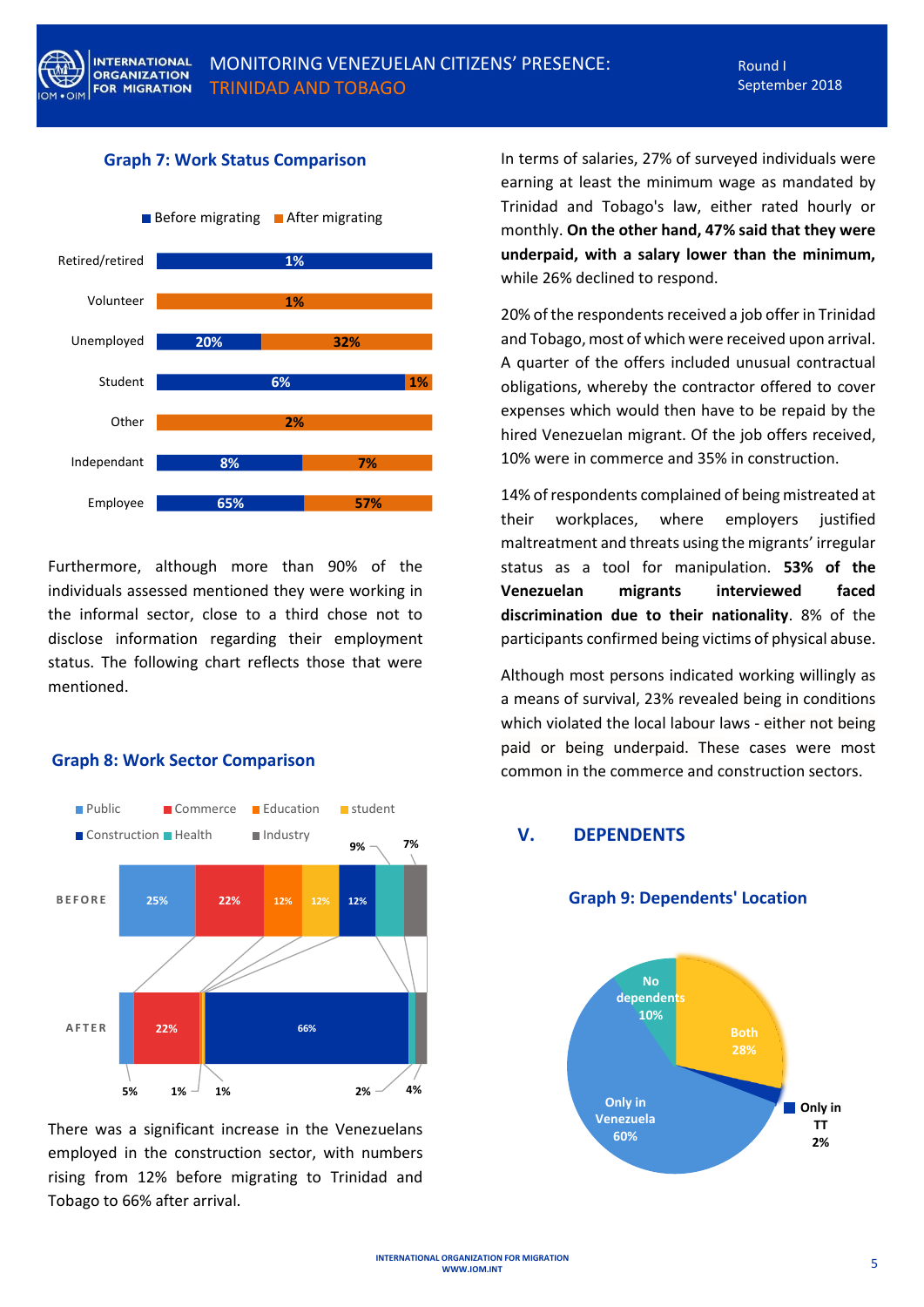

Of the interviewed migrants, 2% confirmed that all their dependents accompanied them to Trinidad and Tobago. 60% revealed that all their dependents were left in Venezuela, 28% had dependents both in Trinidad and in Venezuela while 10% did not have dependents. For those who left their dependents behind, 80% send resources to Venezuela - the majority being money, while over 20% have also sent food and 18% medicine. The following graph depicts the means through which resources are sent.

#### **Graph 10: Means to send resources**



## **Family Groups**

As previously stated, approximately one-third of the respondents did not migrate alone, but rather, were accompanied by family members. As shown in Graph 11, there is little distinction between the sex ratio throughout the Venezuelan family members in Trinidad and Tobago.

## **Graph 11: Sex Ration of the Family Members**



#### **Graph 12: Ages per Sex of the Family Members**



Most male and female family members belonged to the 18 to 24 age group. Approximately 3% of the women within the families were pregnant. Notably, 20% of pregnant females were minors.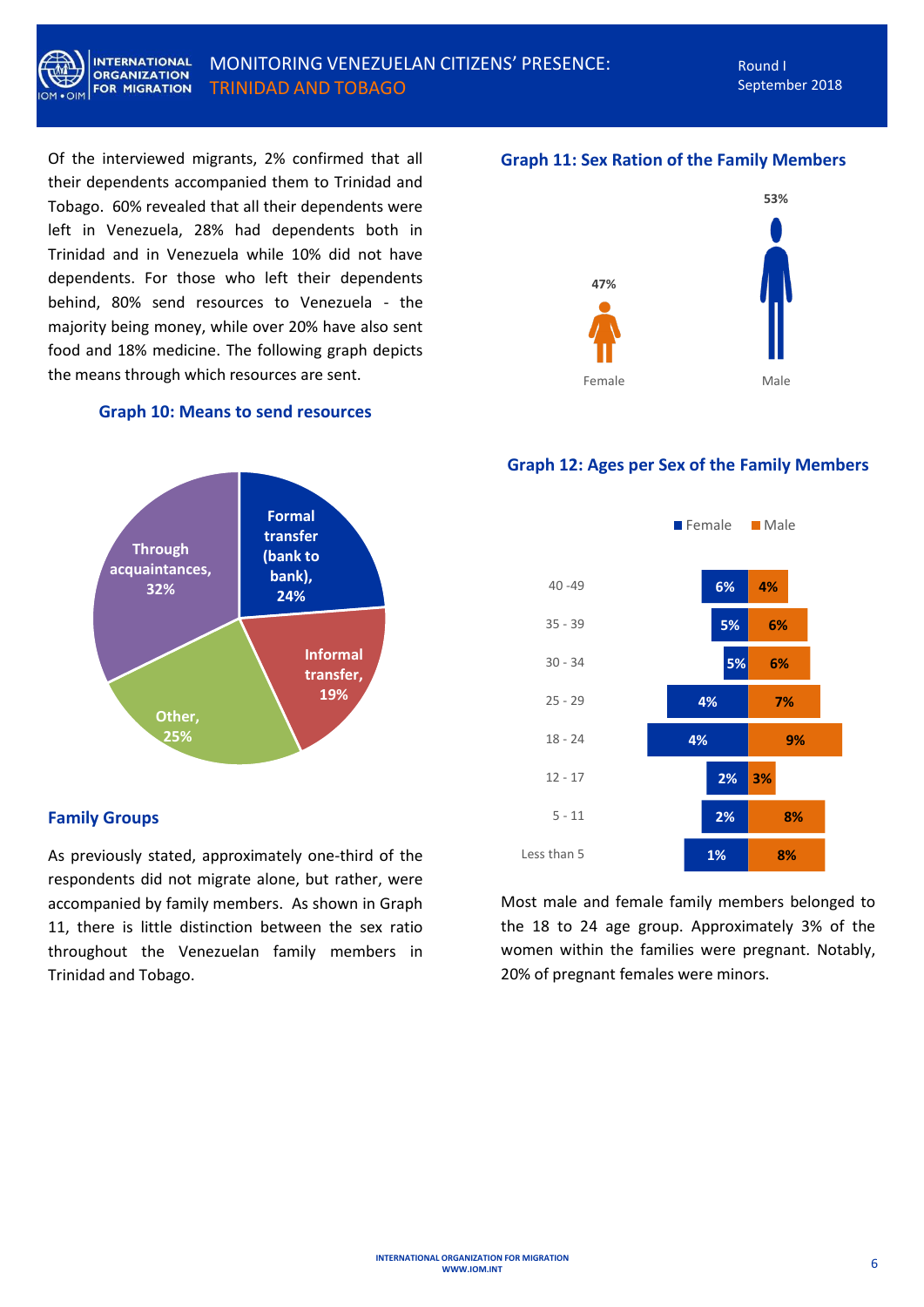# **Graph 13: Education Level of Family Members by Age Range**



#### **Map 2: State of Origin Distribution**



**Map 3: Routes**

When considering the level of education among family members, the data gathered reveals that the level of education is highest among those 40 years or older.

## <span id="page-6-0"></span>**VI. ROUTES**

In gathering information on Venezuelan mobility towards Trinidad and Tobago, it was necessary to determine which areas had the highest departure rates in Venezuela. The following chart portrays the distribution of departed migrants according to their birthplace in Venezuela. The majority of persons (57%) originated from the eastern states of Venezuela, 13% were born Distrito Capital and 6% in Cojedes.



When comparing means of arrival, 55% declared that they used passenger boats to travel out of Venezuela and 45% traveled by plane.

Of those travelling by boat, approximately 80% of the migrants' journeys initiated in Tucupita, followed by a trip through the Orinoco River and then towards the Gulf of Paria. However, approximately 20% of the Venezuelan migrants started in the town of Güiria and journeyed to Trinidad. In both instances, migrants indicated that their final destinations were at the southern coasts of Trinidad.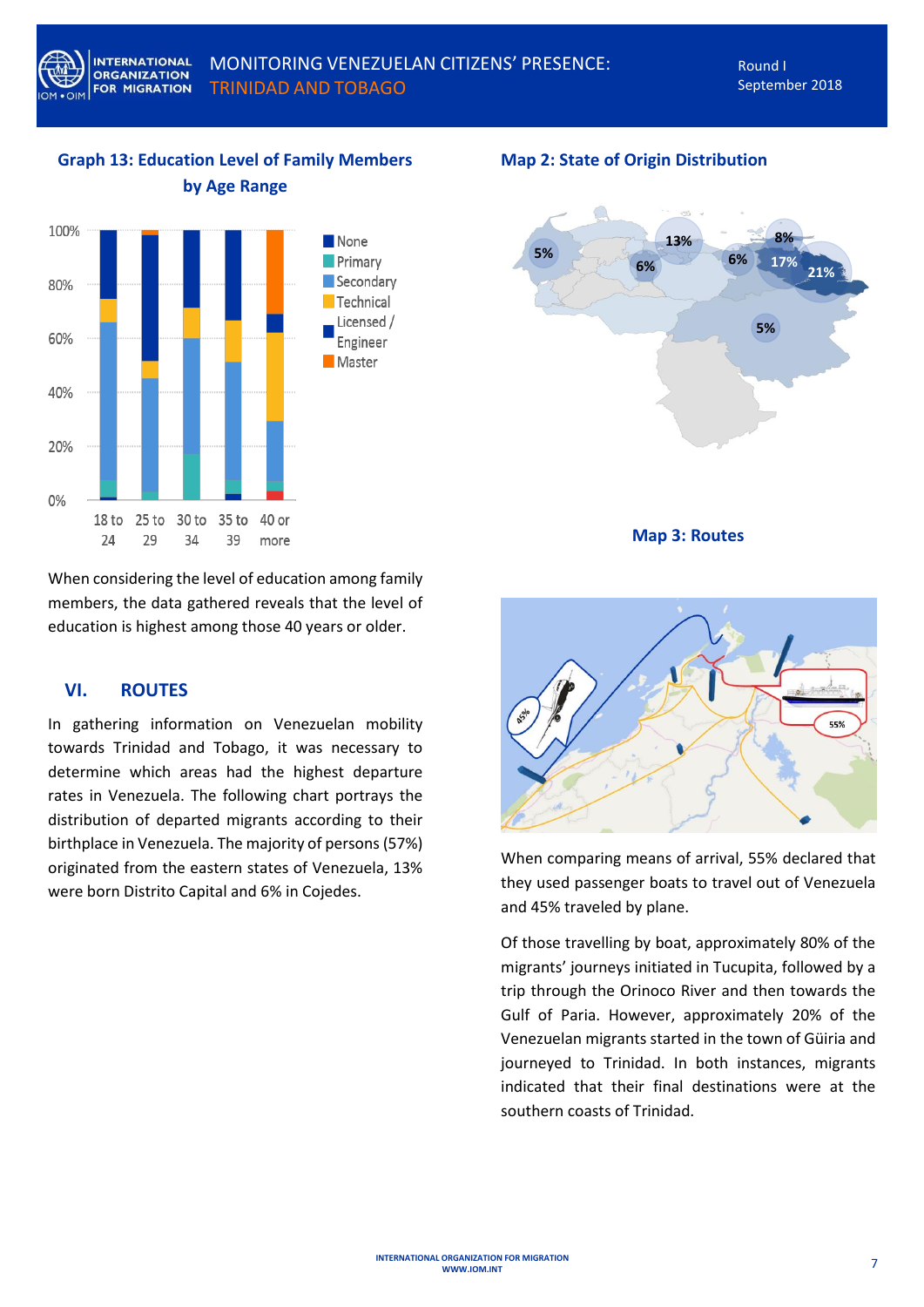## **Graph 14: Transportation Type by Age**



Based on the responses received, 74% of the migrants revealed that the cost of the journey to Trinidad amounted to more than 100 USD, with 4% paying more than 500 USD. Almost 60% said that they would not recommend their traveled routes to others, while only 17% had made the trip more than once.

**Graph 15: Trip Cost**



73% of the interviewed migrants arrived at Trinidad and Tobago through an official port of entry and claimed to have had their passports stamped by local authorities. For the remaining 27%, most did not present a valid passport neither did they enter via an official port of entry.

87% of assessed migrants were satisfied with the journey. On the contrary, 13% of the Venezuelan migrants mentioned the following difficulties.

# **Graph 16: Main Difficulties Encountered during Transit**



Moreover, 39% of the respondents were unsure of how long they will stay in Trinidad and Tobago. Even though they indicated they did not intend to stay indefinitely, those respondents also had no immediate plans of leaving the islands. 44% of the respondents mentioned that they intend to seek residency in Trinidad and Tobago. 11% said that they intended to stay between 6 and 12 months, and 6% stated that they wished to stay less than 6 months.

As illustrated in the graph below, 82% of Venezuelan migrants interviewed identified themselves as refugees. In addition, 8% stated they have irregular legal status.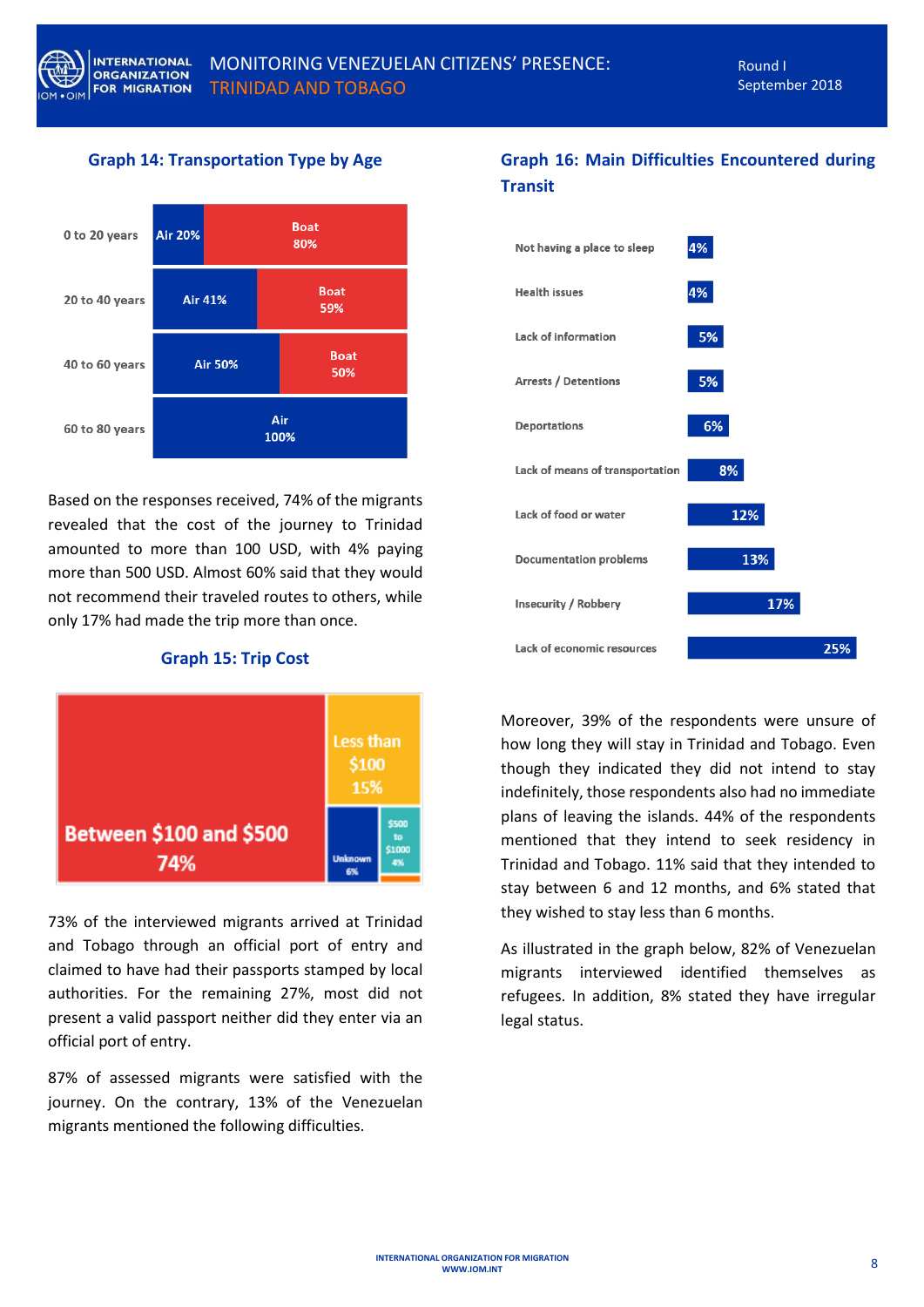

## MONITORING VENEZUELAN CITIZENS' PRESENCE: TRINIDAD AND TOBAGO

Round I September 2018



## **Graph 17: Final Destinations**



Among those for whom Trinidad and Tobago was simply a transit country, there were various final destinations mentioned, which are reflected in Graph 17.

| <b>WITHOUT DEPENDENTS</b>                 |        | 50%                | 41%                   |  |
|-------------------------------------------|--------|--------------------|-----------------------|--|
| <b>WITH DEPENDENTS</b>                    |        | 39%                | 53%                   |  |
|                                           |        | With<br>dependents | Without<br>dependents |  |
| Rented room                               |        | 39.05%             | 50.40%                |  |
| Rented house or<br>apartment              | 52.66% |                    | 41.16%                |  |
| <b>Hosted by friends</b>                  | 2.37%  |                    | 4.22%                 |  |
| <b>Hosted by family</b>                   |        | 2.37%              | 1.32%                 |  |
| Hotel / Hostal /<br><b>Boarding House</b> | 1.78%  |                    | 1.58%                 |  |
| Work place                                | 0.59%  |                    | 1.06%                 |  |
| Others                                    |        | 1.18%              | 0.26%                 |  |

**Graph 18: Accommodation**

While assessing the living situation of Venezuelans in Trinidad and Tobago, 91% were living in rental accommodations. Of those living in rental accommodations, 40% were sharing a single room room with their dependents, some a mere hotel room. The majority of migrants lamented a lack of privacy at their accommodations, with some even sharing rooms with friends.

#### <span id="page-8-0"></span>**VII. HEALTH AND NEEDS**

Since migrant health can impact the wider public health of the receiving country, migrants were also questioned about their overall health. 80% expressed that they were not suffering from any chronic medical condition. On the other hand, 20% mentioned suffering from conditions such as back pain, allergies, asthma, visual deficiencies and gastrointestinal diseases.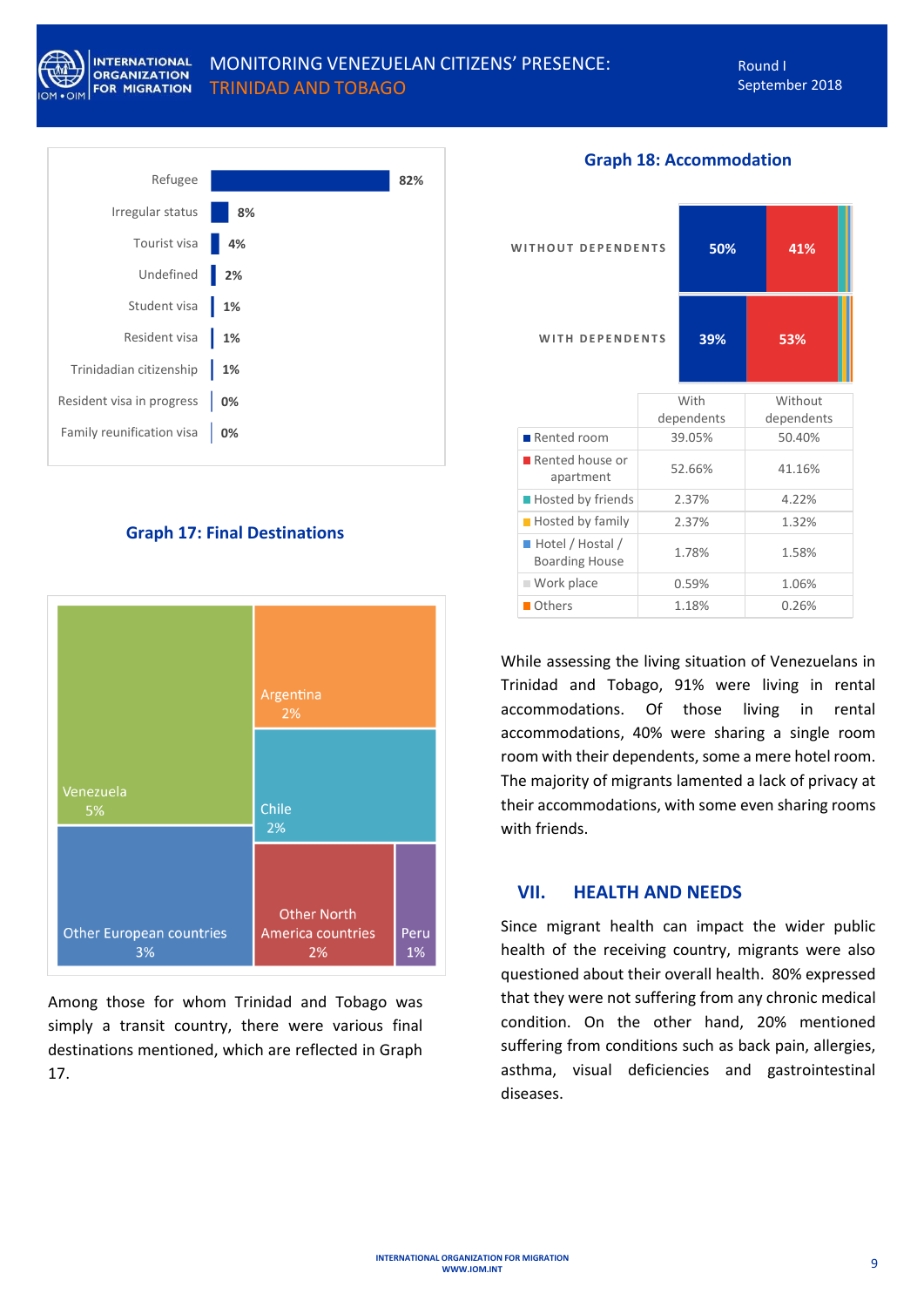

#### **Graph 19: Migrants' Needs Prioritized**

Based on their current living situations and vulnerabilities, Graph 19 illustrates the hierarchy of needs among the Venezuelan migrants. 93% had access to potable water, electricity and health services. However, more than 20% revealed that they did not have three meals per day and were in urgent need of food assistance. 36% of the migrants stated that they were in need of medical assistance, of whom 12% cited medical assistance as their first priority.



- $\blacksquare$  Income generation or employment
- **Legal assistance (Migration Status and Refugee Status)**
- **Medical care**
- **Food**
- **Assistance with documents**
- **Secure shelter or accomodation**
- **Education and training**
- **Family reunion**
- **NFIs, clothes and personal care**
- **Safety and security**
- **Others**
- **None**

## **Graph 20: Challenges to Accessibility of Health Services**

The migrants were also asked about their access to the public health care facilities in Trinidad and Tobago. 36% of interviewed migrants indicated that they were yet in need of health care, and as such could not comment on the accessibility of these services to migrants. Of those who were in need of health care, 35% confirmed they were unable to access public

health care. Graph 20 depicts the challenges faced when attempting to access health care services locally.



Medical assistance was also of significant importance to migrants with young children. With regards to vaccination, one-third of the children under the age of five were unable to access vaccinations or maintain vaccination schedules.

## **Graph 22: Maintenance of Vaccination Schedules**



Another priority cited by Venezuelan migrants was access to education or training (30%) - of which 7% deemed it a first priority. Amongst the respondents with children between 5-18 years, more than 75% of the children that have been in Trinidad and Tobago for more than a year, do not have access to formal education.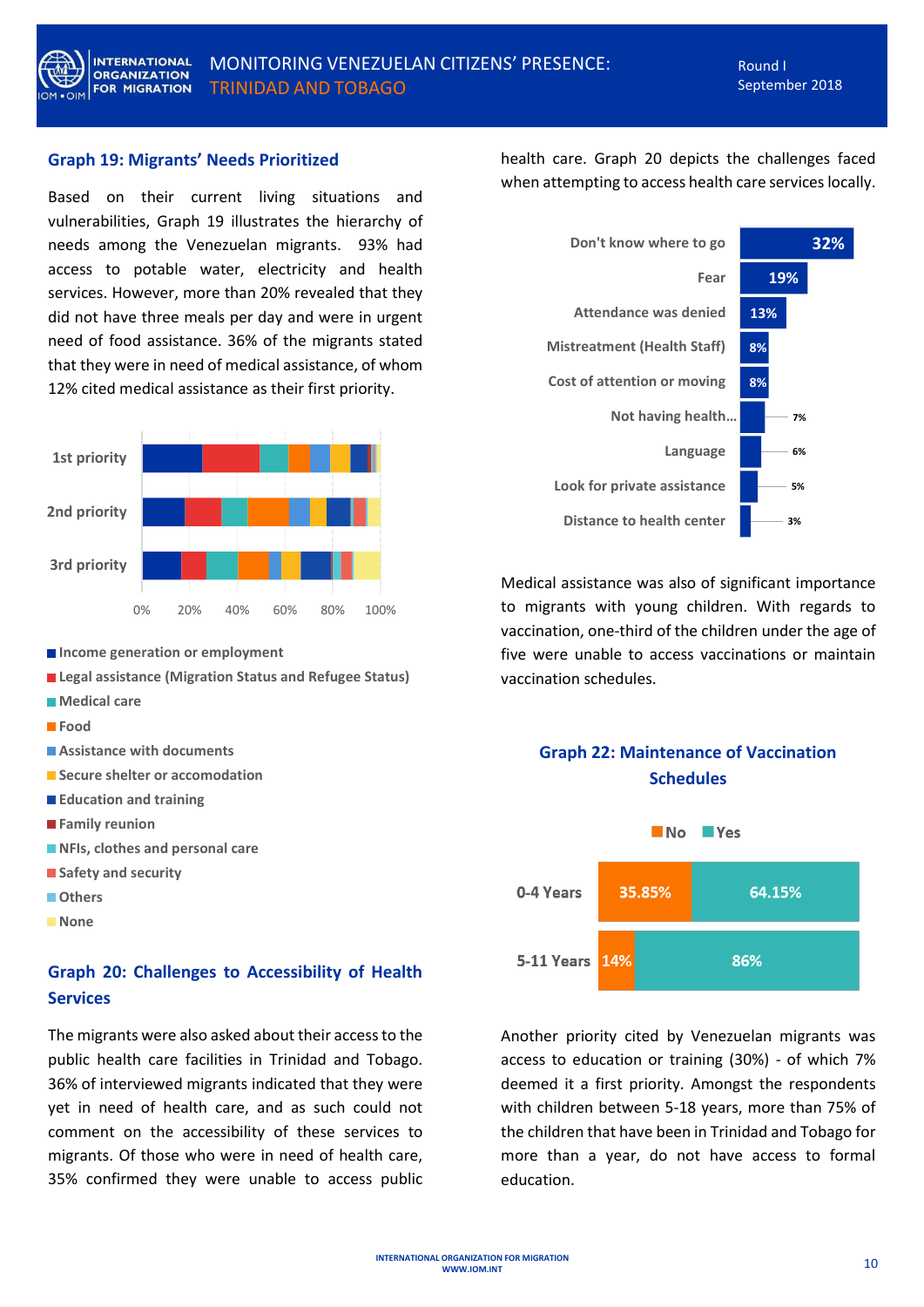# **Graph 21: Children's Access to Education vs Time in the Country**



## <span id="page-10-0"></span>**VIII. SUMMARY**

Based on the study, Trinidad and Tobago, which was traditionally a transit country for the Venezuelan migrant flow, can now also be deemed a destination country. An increasing number of migrants are leaving Venezuela with intentions of residing in the twinisland Republic. Migrant profiles showcased the arrival of persons less than 40 years, the majority being male, with a minority being married. Many of the migrants traveled with their families and dependents, inclusive of children under 18.

Certified technicians, other skilled persons and secondary school graduates are among those seeking refuge in Trinidad and Tobago. As such, many of the migrants resorted to the fields of Construction and Commerce. This gave rise to labour issues such as underpayment and other violations of the local labour laws.

Another commonality among the Venezuelan migrant population were claims to asylum, with a vast number being undocumented as a result of entering through unofficial ports or overstaying their allotted time. The majority of migrants entered via passenger boats.

Once they arrived, many migrants faced challenges with accommodation, access to formal education and health care. Other Venezuelan migrants experienced discrimination and other forms of abuse due to their vulnerable migratory status and their nationality.

Although the study is merely a representation of the persons surveyed, which may be only a fraction of the entire Venezuelan migrant population, the findings can be used to inform policy decisions in managing migration for the benefit of both the state and the migrants.

The designations employed and the presentation of material throughout the report do not imply the expression of any opinion whatsoever on the part of IOM concerning the legal status of any country, territory, city or area, or of its authorities, or concerning its frontiers or boundaries.

**\_\_\_\_\_\_\_\_\_\_\_\_\_\_\_\_\_\_\_\_\_\_\_\_\_\_\_\_\_\_\_\_\_\_\_\_\_\_\_\_\_\_\_\_**

IOM is committed to the principle that humane and orderly migration benefits migrants and society. As an intergovernmental organization, IOM acts with its partners in the international community to: assist in the meeting of operational challenges of migration; advance understanding of migration issues; encourage social and economic development through migration; and uphold the human dignity and well-being of migrants.

When quoting, paraphrasing or in any way using the information mentioned in this report, the source needs to be stated appropriately as follows: "*Source: International Organization for Migration (IOM). Monitoring Venezuelan Citizens Presence: Trinidad and Tobago. September 2018*".

**International Organization for Migration (IOM)** Temple Court 2, 50-62 Abercromby Street Ministry of National Security, Port of Spain, Trinidad and Tobago Tel: +868 627 69 69 Fax: +868 625 50 09 E-mail: jali@iom.int Website: www.iom.int/countries/trinidad-and-tobago

#### **This activity was financed by:**